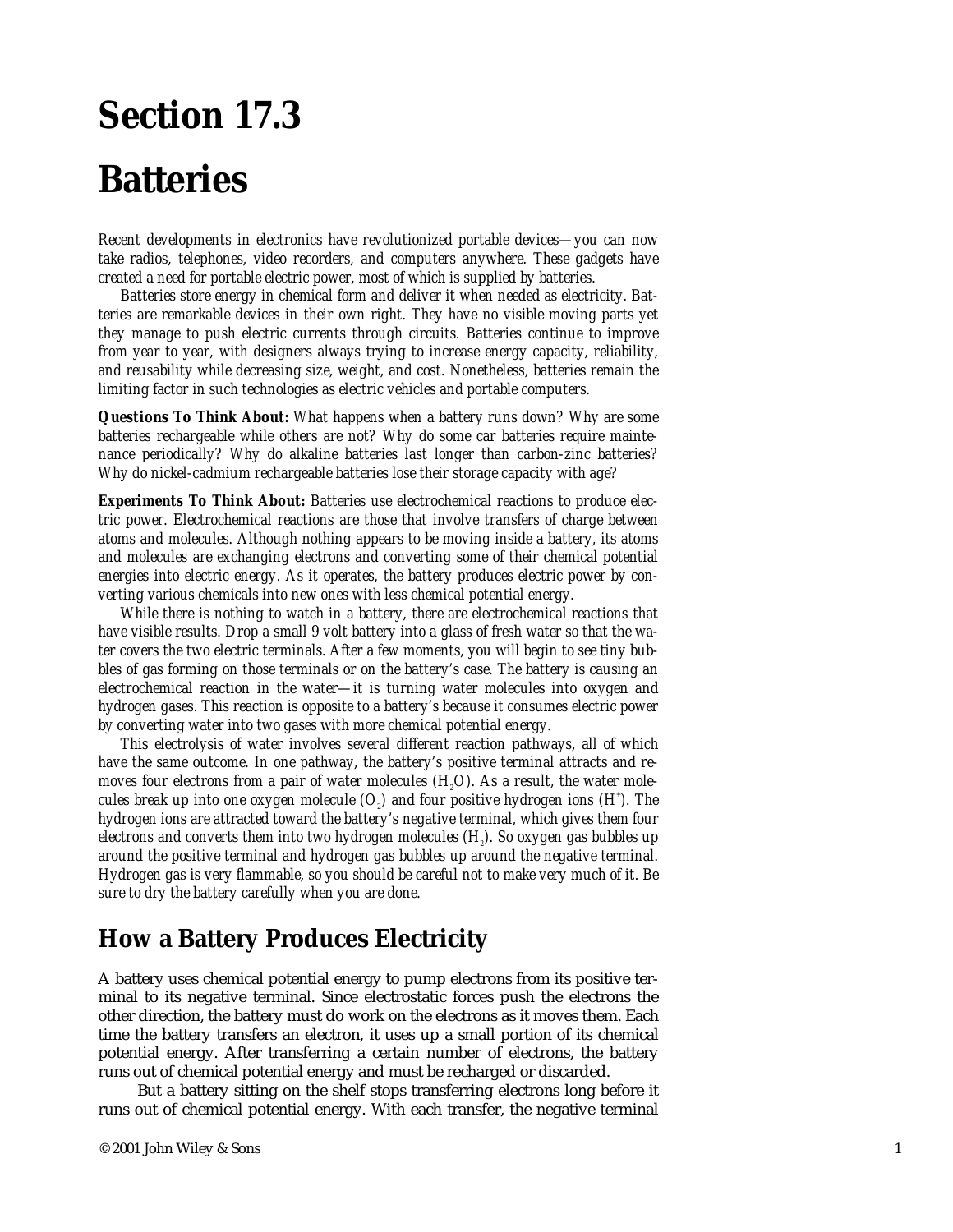

Fig. 17.3.1 - A simple circuit in which a battery provides power for a light bulb. The battery pumps electrons from its positive terminal to its negative terminal, giving each electron a certain amount of energy. These electrons flow through the light bulb on their way back to the battery's positive terminal. The electrons give up their energies in the bulb, which then produces light.

becomes more negatively charged and the positive terminal becomes more positively charged. The amount of separated charge on the terminals increases and so does the voltage rise across the battery—the battery must do more and more work to transfer each additional electron. Eventually, the electrostatic forces become so strong that the battery can't transfer any more electrons. The battery just sits on the shelf with negative charge on its negative terminal and positive charge on its positive terminal and it remains that way almost indefinitely.

However, when you install the battery in a flashlight and turn the flashlight on, an electric circuit connects the two terminals to one another (Fig. 17.3.1). Electrons flow from the negative terminal, through the light bulb, to the positive terminal and the amount of separated charge on the battery's terminals decreases. The battery begins to pump electrons again. The battery pumps electrons onto the negative terminal and the flashlight returns those electrons to the positive terminal. The electrons flow around and around this circuit, receiving energy from the battery and delivering that energy to the light bulb, until the battery's chemical potential energy is exhausted or you turn the flashlight off.

But how does a battery use its chemical potential energy to pump electrons from its positive terminal to its negative terminal? Many batteries are based on electron transfers from atoms of one element to those of another. These different atoms have different affinities for their outermost or valence electrons and many of the transfers result in releases of energy. When an atom that binds its valence electrons relatively strongly is missing some of them, it may extract electrons from another atom that binds them relatively weakly. Overall, the electrons move from one atom to the other and some potential energy is released. This process is the principal source of a battery's energy.

Choosing which atoms to use in a battery is by examining their properties. These properties depend in an orderly fashion on the numbers of protons and electrons the atoms have. One way to see this order is to arrange the atoms in a **periodic table** (Fig. 17.3.2). In this table, the atoms are arranged in horizontal rows according to their **atomic numbers**—the numbers of protons they contain. Since atoms are normally electrically neutral, their atomic numbers also indicate the numbers of electrons they contain. The atom with atomic number 1 is hydrogen (H), with atomic number 2 is helium (He), and so on.



Fig. 17.3.2 - The periodic table of elements. Elements are arranged according to their atomic numbers (indicated in the upper corner). As the electron count increases, various electronic shells are filled and completed. The table is structured by these shell closings. A major closing occurs on the right-hand column, so that elements in the lefthand columns are starting new shells. The number shown below each elemental symbol is that atom's Pauling electronegativity.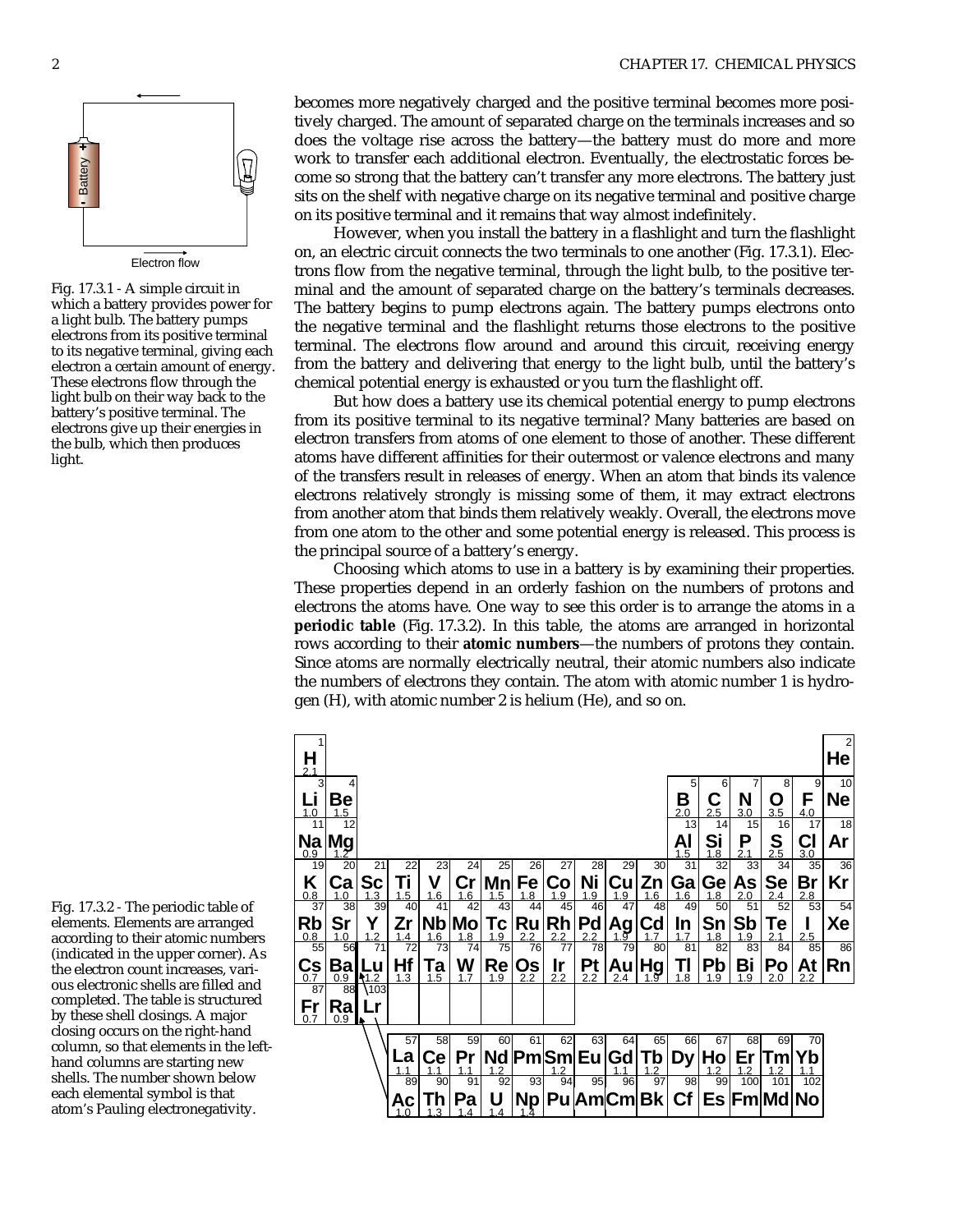The peculiar structure of the table comes from the way in which electrons fill the atomic orbitals surrounding the nucleus of each atom. Because of the Pauli exclusion principle, all electrons of a particular spin —either spin-up or spindown—must be in different orbitals. The electrons fill the orbitals from the lowest energy orbitals on up until the atom has the right number of electrons. The electrons in the last few orbitals filled determine most of the chemical properties of the atom, particularly the atom 's behavior in a battery. This filling process is quite complicated, but there are a few simple observations we can make.

Some atoms have just enough electrons to completely fill a major electronic shell. These atoms are extremely stable, unwilling to give up any electrons and uninterested in any additional electrons. These atoms are the **noble gases**, helium (He), neon (Ne), argon (Ar), krypton (Kr), xenon (Xe), and radon (Rn), found in the rightmost vertical column of Fig. 17.3.2.

Some atoms have just one or two electrons more than are required to fill a major electronic shell and are relatively willing to give those electrons up. These atoms are the **alkali metals**, lithium (Li), sodium (Na), potassium (K), rubidium (Rb), cesium (Cs), and francium (Fr), and the **alkaline earths**, beryllium (Be), magnesium (Mg), calcium (Ca), strontium (Sr), barium (Ba), and radium (Ra), found in the leftmost and second to leftmost vertical columns of Fig. 17.3.2.

Still other atoms have almost enough electrons to complete a major electronic shell and are relatively aggressive at attracting more. These atoms are found just to the left of the noble gases on the right side of Fig. 17.3.2. They include nitrogen (N), oxygen (O), sulfur (S), and the **halogens,** fluorine (F), chlorine (Cl), bromine (B), iodine (I), and astatine (At).

The remaining atoms fall in between. While their major electronic shells are only partly complete, they tend to exchange electrons in order to complete minor electronic shells. The atoms in the long horizontal stretch between scandium (Sc) and zinc (Zn) are called the **transition metals** and differ from one another by how much of one minor shell they have completed. The atoms shown at the bottom of Fig 17.3.2 are called the **rare earths** and differ by how much of another minor shell they have completed.

Many of these atoms are important for batteries. The main issue for batteries is just how strongly the atoms attract electrons. This tendency to attract electrons is called **electronegativity** and is measured in various ways. One scheme developed by American chemist Linus Pauling (1901 –1994) is called **Pauling electronegativity**. The more strongly an atom attracts electrons, the higher its Pauling electronegativity. Values range from 0.7 for cesium (Cs) atoms, which easily gives up electrons, to 4.0 for fluorine (F) atoms, which attracts electrons aggressively. Pauling electronegativities for the other atoms are shown in Fig. 17.3.2. Batteries generally work by transferring electrons from atoms with low Pauling electronegativities to ones with high Pauling electronegativities.

#### **CHECK YOUR UNDERSTANDING #1: Charge Waiting**

An automobile battery has two terminals, one labeled (+) and the other ( –). When the battery is not in use, what is the electric charge on each of these terminals and on the battery overall?

### **Daniell's Cell**

Unfortunately, real batteries aren 't simple. For one thing, the atoms in a battery aren 't isolated objects—they are usually contained in solids and liquids, a situation that affects the transfers of charges between them. Furthermore, since a battery uses the energy released during electron transfers to pump electrons from its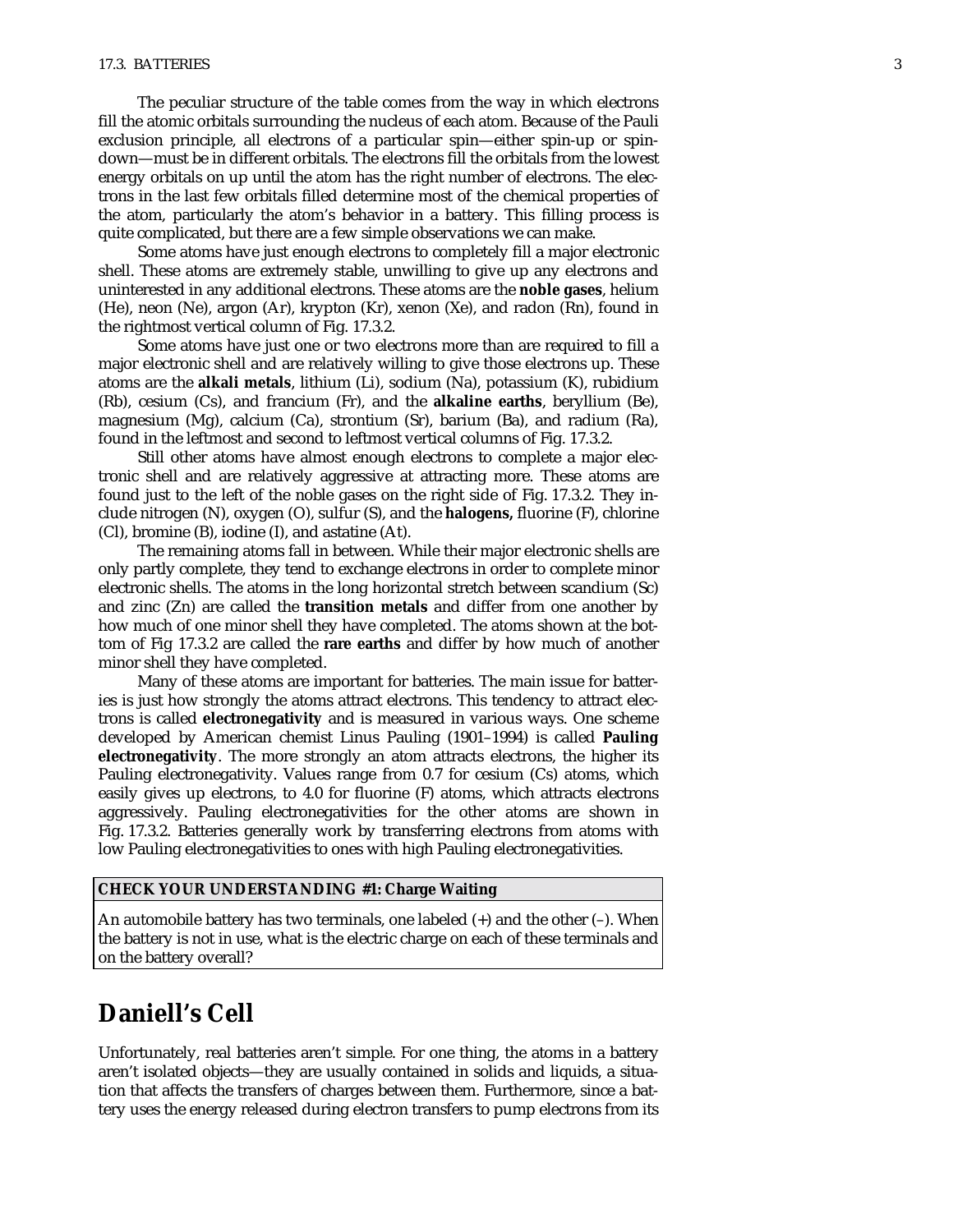

Fig. 17.3.3 - Daniell's cell is powered by a transfer of electrons from zinc atoms to copper ions. A copper ion  $(Cu^+)$  picks up two electrons from the copper electrode and leaves the solution in the right container as a copper atom (Cu). To keep the solution electrically balanced, a sulfate ion  $(SO_4^-)$  flows over the salt bridge to the left container. There the sulfate ion allows a zinc atom (Zn) to give up two electrons to the zinc electrode and enter the solution as a zinc ion  $(Zn^{+})$ . The two electrons flow through wires and the light bulb to the copper electrode.

positive terminal to its negative terminal, the battery must carefully control electron transfers. Overall, a battery involves a number of interrelated processes. One way to see how all of these processes work together is to examine the operation of a *relatively* simple battery.

Daniell's cell (Fig. 17.3.3) is a simple battery that was invented in 1836 by English chemist John Frederick Daniell (1790–1845). **Cells** are the basic building blocks of batteries. Daniell's cell isn't a practical battery but it's one of the simplest cells to understand. It uses two metallic elements, copper and zinc. Because copper has a higher Pauling electronegativity than zinc, the cell releases energy by transferring electrons from zinc atoms to copper atoms.

Daniell's cell consists of two metal strips, each in its own container of salt solution. One of the metal strips is zinc and it sits in a water solution of zinc sulfate. This salt solution contains equal numbers of positively charged zinc ions  $(Zn^{+})$  and negatively charged sulfate ions  $(SO<sub>4</sub><sup>-</sup>)$ , making it electrically neutral. The other metal strip is copper and it sits in a water solution of copper sulfate. This second salt solution contains equal numbers of copper ions  $(Cu^{+})$  and sulfate ions  $(SO<sub>4</sub><sup>-</sup>)$  and is also neutral.

When the two containers are isolated from one another, their contents don't appear to change. Their electrodes neither grow nor shrink and the solutions remain the same. But this constancy doesn't mean that nothing is happening in the containers. In fact, zinc and copper ions are constantly departing and arriving at the surfaces of the electrodes.

Zinc and copper ions are soluble because they polarize the water molecules, which then carry them around in solution. In contrast, zinc and copper atoms don't polarize the water molecules and are insoluble. Thus for an atom to leave an electrode, it must give up two electrons to the electrode and enter the water as an ion. Similarly, for an ion to return to an electrode, it must pick up two electrons from the electrode and leave the water as an atom.

In an isolated container, this exchange quickly reaches a **chemical equilibrium**, with equal numbers of ions leaving and returning to the electrode each second. If too many ions leave the electrode, the solution becomes positively charged and pushes ions back toward the electrode. If too few ions leave the electrode, the solution becomes negatively charged and pulls ions off the electrode. These balancing effects stabilize the chemical equilibrium. The containers remain electrically neutral.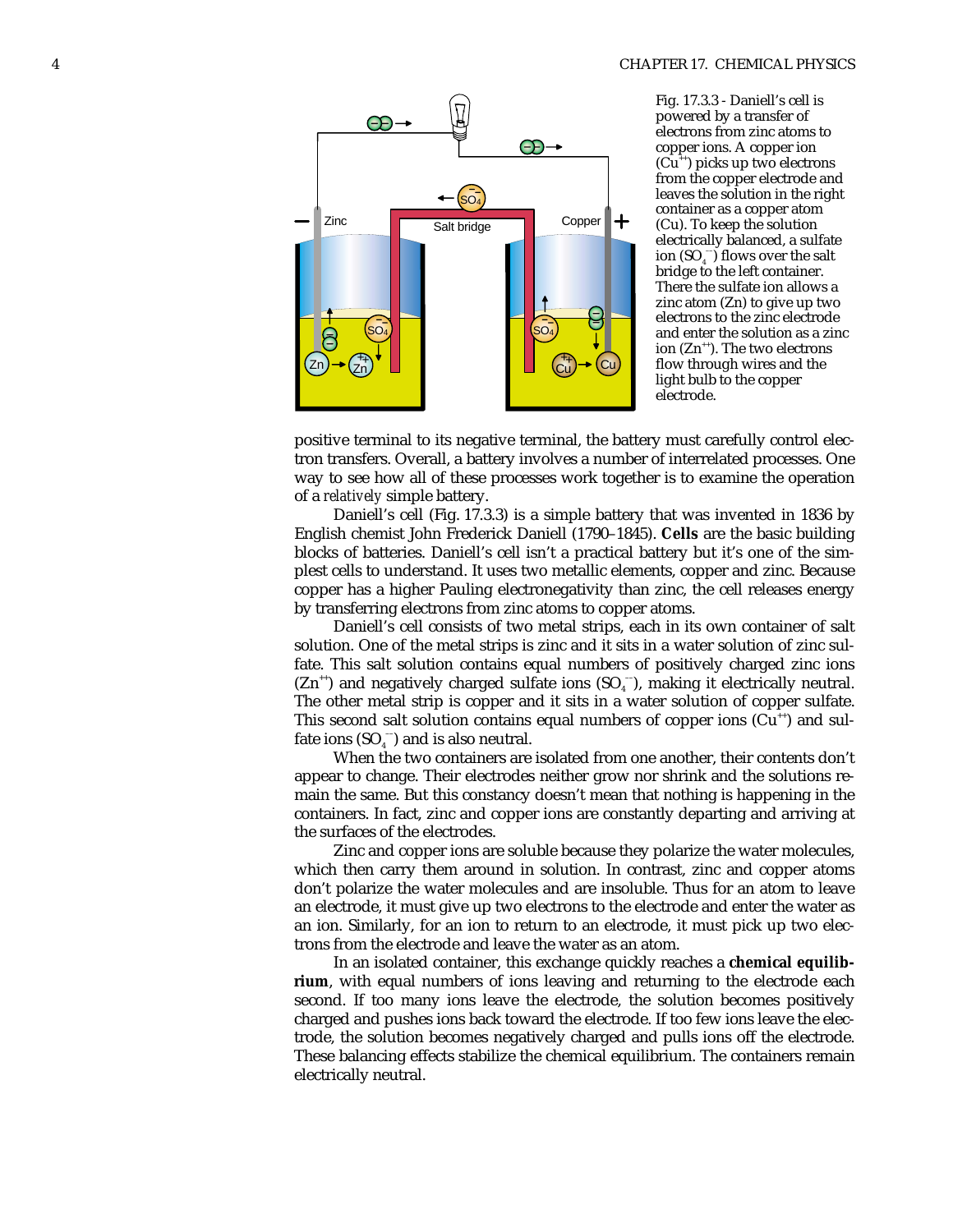#### 17.3. BATTERIES 5

But the two containers in Fig. 17.3.3 aren 't isolated —a salt bridge connects them. This piece of damp cloth serves as a pathway for ions, allowing them to flow from one container to the other in response to electric fields. If the containers somehow develop a charge separation, ions will migrate over the bridge from one container to the other to balance the charge. Because it conducts an electric current through the movement of ions, the salt solution in the bridge is an *electrolyte*. So are the solutions in the two containers.

The electrodes, solutions, and salt bridge form an electrochemical cell, a Daniell 's cell. This cell springs to life when wires and a light bulb connect its zinc and copper electrodes. Suddenly an electric current begins to flow through the circuit that has formed. This circuit includes the cell, the wires, and the light bulb. The cell pumps electrons from its copper electrode to its zinc electrode and these electrons return to the copper electrode by way of the light bulb. Chemical potential energy in the cell becomes thermal energy and light in the light bulb.

To see how the cell actually works, let 's make our way around the circuit and watch the movements of atoms, ions, and electrons. We 'll start at the copper electrode. Its surface is a busy place, with copper ions coming and going all the time. While the copper ions in the salt solution have relatively strong affinities for electrons, they are prevented from becoming atoms and returning to the electrode, on the average, because that would make the electrode positively charged and leave the salt solution negatively charged.

But suppose that some electrons suddenly arrive at the copper electrode through the wire attached to it. This delivery of negative charge upsets the chemical equilibrium in that container and allows some extra copper ions to return to the electrode. These ions pick up electrons and attach themselves to the electrode as atoms. The electrode now has more copper atoms than before and the salt solution has fewer copper ions.

The loss of copper ions from the salt solution leaves it with too many sulfate ions to be neutral. Here is where the salt bridge becomes useful. The extra sulfate ions migrate over this bridge and escape from the copper electrode 's container. A proper balance between sulfate ions and copper ions is reached and the container returns to chemical equilibrium.

But the sulfate ions don 't just disappear—they move into the zinc electrode's container and upset the chemical equilibrium there. The zinc electrode's surface is also busy with zinc ions coming and going all the time. While zinc atoms on the electrode have relatively weak affinities for two of their valence electrons, they are prevented from becoming ions and entering the solution, on the average, because that would make the solution positively charged and leave the electrode negatively charged.

When extra sulfate ions enter the zinc electrode 's container via the salt bridge, they alter the balance of sulfate ions and zinc ions in the solution. Now extra zinc atoms can toss off their electrons and enter the solution as ions. The salt solution in the container quickly reaches the proper balance between sulfate ions and zinc ions. The electrode then has fewer zinc atoms than before and the salt solution has more zinc ions. But this change leaves the zinc electrode negatively charged. Electrons flow off the electrode through the wire attached to it and the container returns to chemical equilibrium.

The electrons that leave the zinc electrode pass through the light bulb and soon arrive at the copper electrode. There they start the whole process over again. Thus our initial supposition of electrons suddenly arriving at the copper electrode is reasonable, because the cell actually sends them there. Overall, each pair of electrons that arrives at the copper electrode causes (1) one copper ion to leave the copper sulfate solution as an atom, (2) one sulfate ion to migrate over the salt bridge, (3) one zinc atom to enter the zinc sulfate solution as an ion, and (4) a pair of electrons to leave the zinc electrode.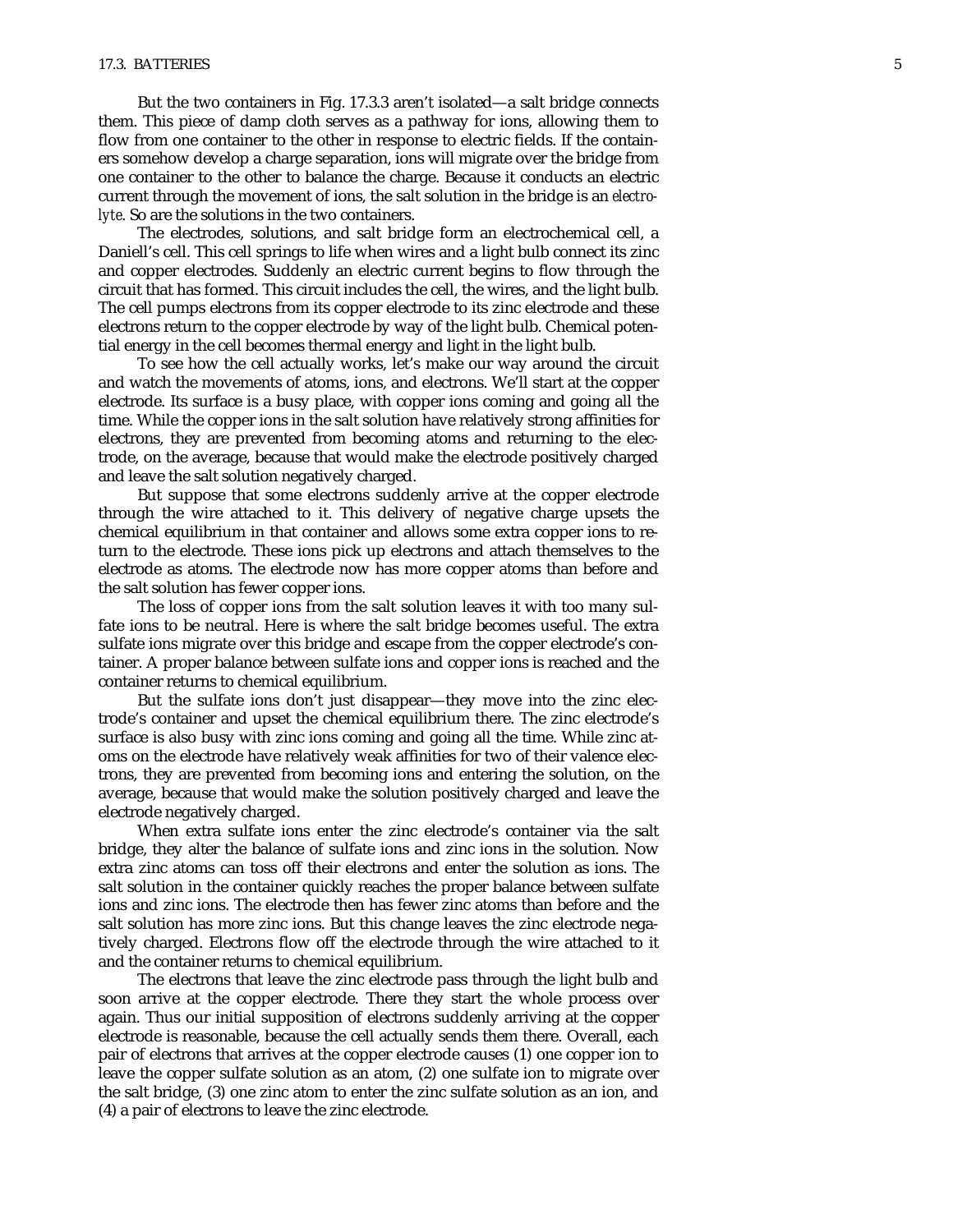It seems that this complicated process has simply absorbed a pair of electrons through one wire and released another pair through a second wire. But the pair of electrons that leaves the zinc electrode has more energy than the pair that arrived at the copper electrode. The copper ion pulled the two arriving electrons toward it, doing work on them. The zinc atom pushed the two leaving electrons away from it, doing work on them, too. All of this work is conveyed via electric fields to the two electrons as they leave the zinc electrode so that they head out with extra energy. They deliver this energy to the light bulb, causing it to emit light, and then return to the copper electrode to participate in the next action.

You might have noticed that the electrons leaving the cell's zinc electrode don't seem to be the same ones that arrived at the cell's copper electrode. However electrons are indistinguishable particles so it really isn't possible to tell which one is which. In effect, the cell pumps electrons from the copper electrode to the zinc electrode. Since the zinc electrode becomes negatively charged, it becomes the negative terminal of a battery containing Daniell's cell. The copper electrode becomes the positive terminal.

The cell can't keep pumping electrons forever. Pumping each pair of electrons decreases the number of copper ions in the copper sulfate solution by one and decreases the number of zinc atoms in the zinc electrode by one. When either the copper ions or zinc atoms run out, the cell stops pumping. The cell is then completely dead.

But even before the last ions or atoms are used up, the cell will be relatively ineffective. The problem is that the amount of energy the cell gives to each electron, the cell's voltage, depends on the cell's condition. Each cell has a natural voltage but its condition can push its actual voltage either above or below that natural voltage. A fresh cell tends to exceed the natural voltage while a heavily used cell tends to fall below it.

The natural voltage is determined by the total amount of chemical potential energy released in transferring each electron from the positive terminal to the negative terminal. In Daniell's cell, chemical potential energy is released when one copper ion picks up two electrons and leaves its solution and when one zinc atom loses two electrons and enters its solution. This total energy is shared by the two electrons that are pumped in the processes, giving an overall energy-percharge—a voltage—of 1.10 V. Daniell's cell has a natural voltage of 1.10 V.

When Daniell's cell is fresh, with lots of copper ions in the copper sulfate solution and relatively few zinc ions in the zinc sulfate solution, its voltage is roughly 1.20 V. With so many copper ions available to leave the concentrated copper sulfate solution and so many zinc ions available to enter the dilute zinc sulfate solution, random thermal motions in the fresh cell assist its operation and contribute an extra 0.10 V to the cell's voltage. As the fresh cell pumps electrons, it creates disorder and entropy at a particularly rapid rate and thermodynamic effects assist this entropy production by increasing the cell's voltage. The extra energy comes from thermal energy.

But a well-used cell has already accumulated so much disorder and entropy that thermodynamic effects no longer help it function. They even begin to hinder its operation and convert chemical potential energy into thermal energy.

The voltage of Daniell's cell diminishes with use. The concentration of copper ions in the copper sulfate solution decreases and the copper electrode has more and more trouble converting these scarce ions into copper atoms. The concentration of zinc ions in the zinc sulfate solution increases and the zinc electrode has more and more trouble sending zinc atoms into the solution as ions. When the concentrations of copper ions and zinc ions in their respective solutions are equal, the voltage of Daniell's cell reaches its natural voltage of 1.10 V. As the cell's chemical potential energy becomes more severely depleted, its voltage diminishes to 1.00 V, 0.90 V, or even less and the cell eventually becomes useless.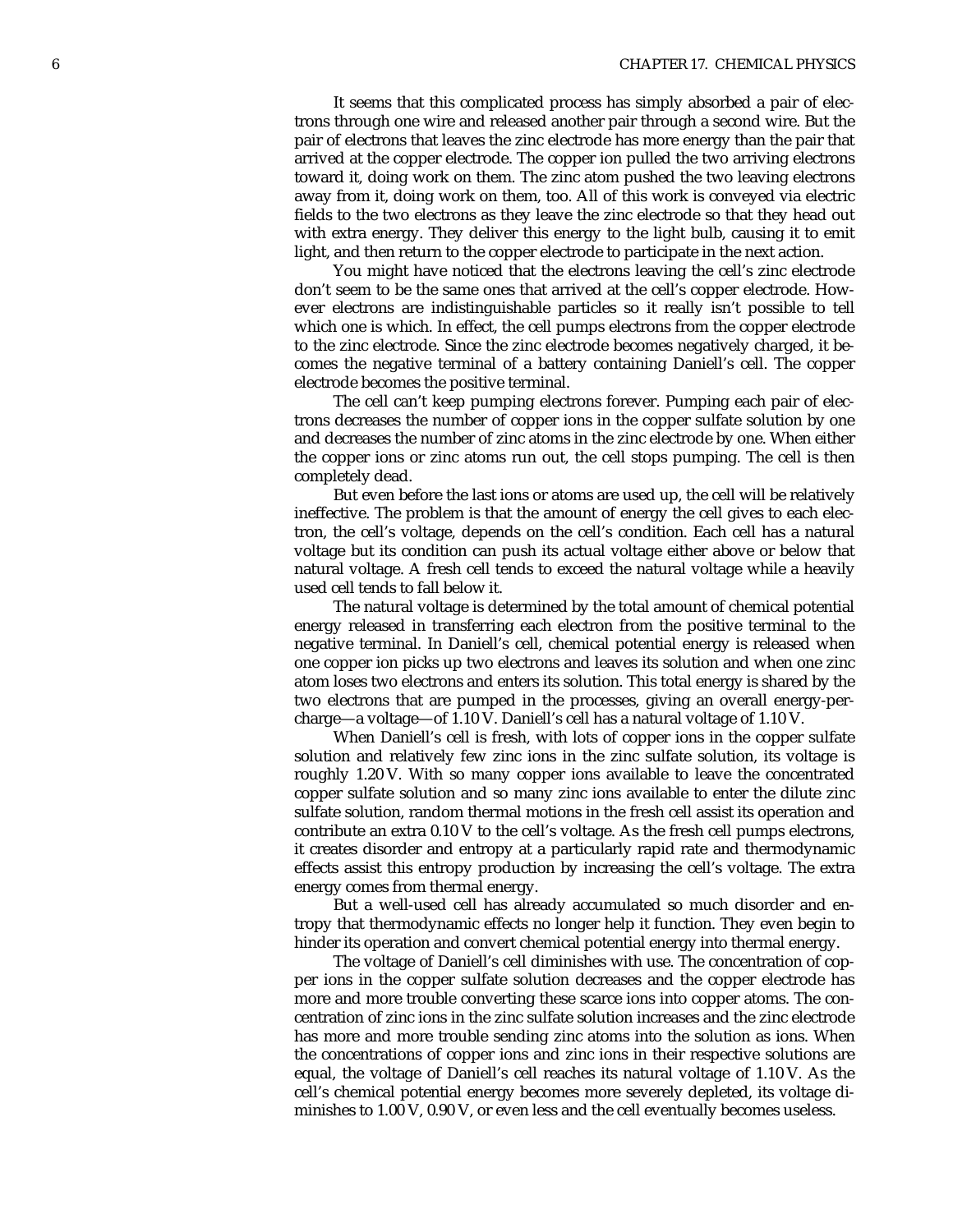#### **CHECK YOUR UNDERSTANDING #2: Is It Charged?**

How could you tell how much chemical potential energy remains in Daniell 's cell?

### **Lead-Acid Batteries**

Although Daniell 's cell is an interesting and simple cell, it isn 't a practical battery. It 's unable to pump large numbers of electrons each second, or equivalently, to handling large electric currents. If you try to send too many electrons through any battery, much of the battery 's chemical potential energy will be consumed in transporting the current through the battery itself and less will be given to the electrons as they leave.

In effect, each battery has an **internal electric resistance**. If you try to send too much current through a battery, this internal resistance will convert the battery's own chemical potential energy into thermal energy. The battery will get warm and electrons will leave the negative electrode with relatively little energy. You may have noticed this effect when trying to operate a flashlight with old or damaged batteries. Their internal resistances are large, wasting most of their energy, and the light bulb glows only dimly.

Starting an automobile requires an enormous electric current, far more than Daniell's cell can provide. That's why automobiles use lead-acid batteries. The chemical cells in these batteries resemble Daniell 's cell in some respects, but they use different electrodes and only a single container of liquid (Fig. 17.3.4).

The solution in a lead-acid cell contains sulfuric acid  $(\mathrm{H}_{\scriptscriptstyle{2}}\mathrm{SO}_{\scriptscriptstyle{4}})$  in water. In water, sulfuric acid molecules dissociate into positively charged hydrogen ions (H<sup>+</sup>) and negatively charged sulfate ions (SO<sub>4</sub><sup>-</sup>). Since hydrogen ions carry only one positive charge and sulfate ions carry two negative charges, the electrically neutral solution contains twice as many hydrogen ions as sulfate ions.

The cell 's negative electrode is a spongy form of lead metal, housed in a non-reactive lead-alloy lattice. The cell 's positive electrode is lead dioxide, also housed in a protective lead-alloy lattice. The electrochemical process that pumps electrons from the lead dioxide electrode to the lead electrode is more complicated than in Daniell's cell, but it's still fairly simple to understand.

Let 's start at the lead dioxide electrode. As before, we will assume that two electrons arrive at the lead dioxide electrode. They are picked up by a lead diox-



Fig. 17.3.4 - A lead-acid cell is powered by a complicated electrochemical reaction between lead, lead dioxide, and sulfuric acid, which creates lead sulfate and water. A lead dioxide molecule (PbO ) picks  $\frac{1}{2}$  are two electrons from the lead dioxide electrode and reacts with four hydrogen ions (H<sup>+</sup>) in the solution to form a lead ion  $(Pb^{+})$  and two water molecules  $(H<sub>2</sub>O)$ . The number of positive  $\frac{1}{2}$  charges in the solution decreases by 2, so a lead atom (Pb) can give up two electrons to the lead electrode to become a lead ion. The two electrons flow through the wires and light bulb to the lead dioxide electrode.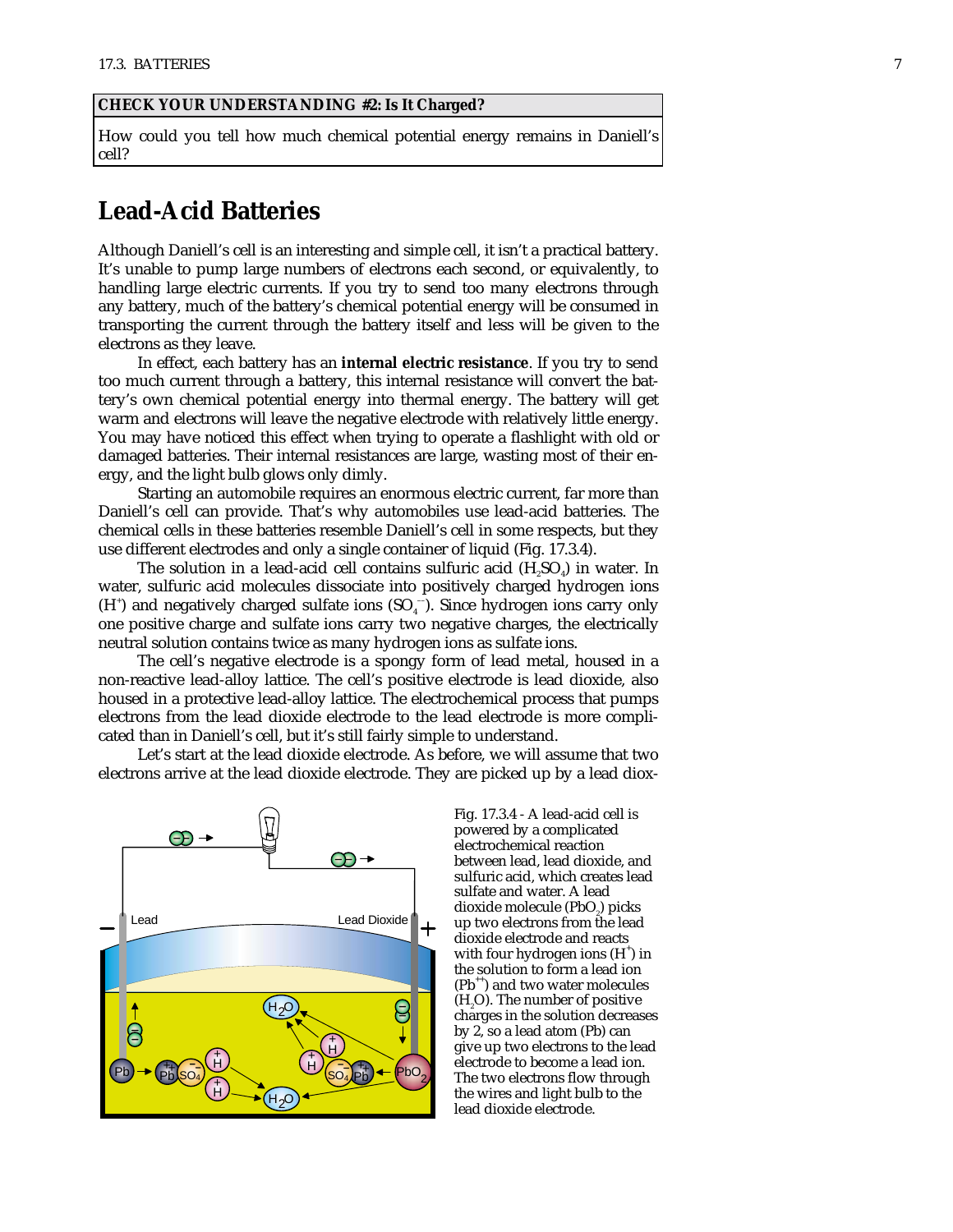ide molecule, which reacts with four hydrogen ions and a sulfate ion to produce a lead sulfate molecule and two water molecules. The lead sulfate molecule consists of a positively charged lead ion and a negatively charged sulfate ion, but it's not soluble in water—the two ions bind together so strongly that water molecules can't separate them and carry them about in solution. The lead sulfate clings to the lead dioxide electrode as a solid.

Overall, the solution in the cell has lost four hydrogen ions and one sulfate ion. Because it has lost more positively charged ions than negatively charged ions, it can return to a proper balance by getting rid of one sulfate ion. So a lead atom on the lead electrode gives up two electrons and combines with a sulfate ion to form lead sulfate. This lead sulfate molecule is also insoluble and hangs onto the lead electrode. The solution is back to a proper balance, albeit with considerably fewer ions than before.

The two electrons that were released by the lead atom as it combined with a sulfate ion travel out through the wire, through the light bulb, and return to the lead dioxide electrode where they initiate the process again. Overall, each pair of electrons that arrives at the lead dioxide electrode causes (1) one lead dioxide molecule to react with four hydrogen ions and a sulfate ion to form a solid lead sulfate molecule and two water molecules, (2) one lead atom to become a lead ion and react with a sulfate ion to form a solid lead sulfate molecule, and (3) a pair of electrons to leave the lead electrode.

The pair of electrons leaving the lead electrode have considerably more energy than the pair that arrived at the lead dioxide electrode. Lead sulfate is a very stable chemical, with little remaining chemical potential energy. Lots of energy is released in the electrochemical reactions that form lead sulfate and the cell gives this energy to the electrons it pumps. Its natural voltage is 2.04 V.

Like all batteries, the lead acid cell's voltage depends on its freshness. As the hydrogen and sulfate ions in its solution are used up, its voltage decreases. Because of the way in which the cell is arranged, thermodynamic effects can't raise a fresh lead-acid cell's voltage above its natural voltage but they can decrease the voltage of a depleted cell. A fresh lead-acid cell has a voltage of about 2.03 V while a substantially discharged one has a voltage of about 2.00 V.

The solution in a lead-acid cell also becomes less dense as the cell's stored energy decreases. Sulfuric acid, the source of the hydrogen and sulfate ions, is more dense than water. You can use a density measuring tool called a *hydrometer* to measure the concentration of hydrogen and sulfate ions in the cell's solution and thus determine how fresh the cell is.

The lead-acid battery in an automobile has three other interesting features. First, it is a 12 V battery, not a 2 V one. Second, it seems to last for years before going dead. Third, it is able to deliver an enormous amount of current when you use it to start a car. What is going on?

A 12 V automobile battery actually contains 6 separate lead-acid cells connected in a series (Fig. 17.3.5). The electrons are pumped through each cell, one after the next, so that by the time they leave the sixth cell, they have considerably more energy than when they arrived at the first cell. Overall, the voltage rise from the battery's negative terminal to its positive terminal is 12 V. A few cars



Fig. 17.3.5 - A car battery produces a 12 V voltage rise by sending current through a series of 6 separate lead-acid cells. Each cell contributes 2 V to the overall voltage.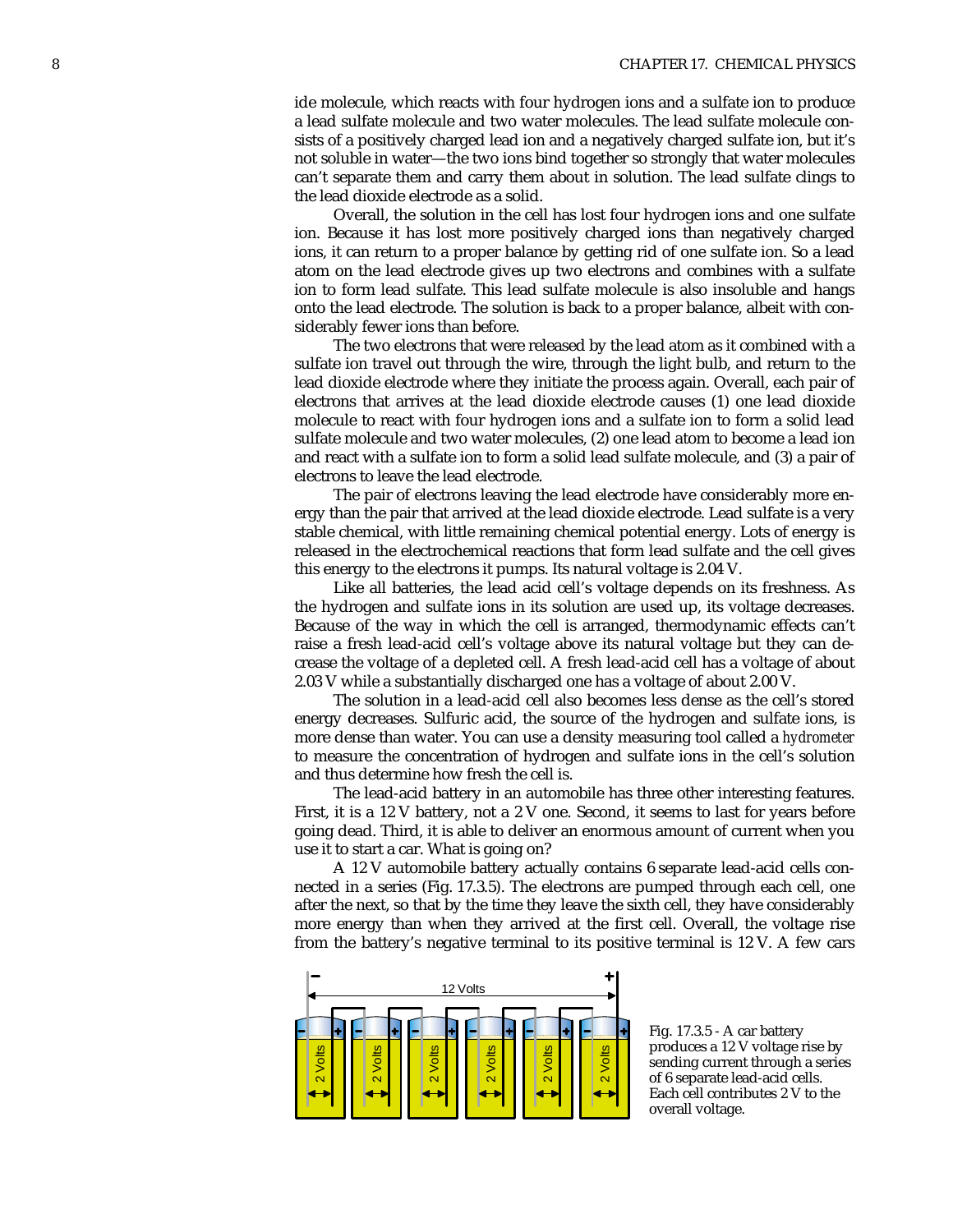and motorcycles use 6 V batteries that contain only 3 cells rather than 6.

The reason why an automobile battery lasts so long is that the car routinely recharges it. The car 's electric system involves an electric generator that converts mechanical work from the engine into electric power. Some of this power is used to increase the battery 's chemical potential energy. If everything is working well, an automobile 's battery should be fully charged with energy almost all the time.

Recharging involves running the entire electrochemical process backward. Everything happens in reverse, driven by an outside source of electric power. Two electrons are pushed onto the lead electrode, where they bind with the lead ion in a lead sulfate molecule and convert it to a lead atom. The remaining sulfate ion then enters the solution in the cell. Two electrons are removed from the lead dioxide electrode, causing a lead sulfate molecule to react with water to produce a lead dioxide molecule, four hydrogen ions, and a sulfate ion. These ions also enter the solution in the cell.

As the recharging continues, the lead sulfate on the two electrodes is gradually converted into lead and lead dioxide. The concentration of hydrogen and sulfate ions in the solution slowly increases. Eventually the cell is back to its original condition, with concentrated sulfuric acid in the solution and very little lead sulfate on its electrodes.

Breaking up the stable lead sulfate molecules takes energy, energy supplied by the outside electric power source. Most of the energy supplied by that power source goes into returning the cell 's chemicals to their original conditions. But a small amount of energy is lost to thermal energy. By acting to increase the randomness and entropy of the universe, thermodynamic effects ensure that some of the recharging energy is wasted. The faster you try to recharge the cell, the more severe the thermodynamic effects and the more energy is wasted. Overall, only about 75% to 85% of the electric power used to charge a lead-acid battery reemerges from the battery during use.

What makes the lead-acid cell so easy to recharge is the solid nature of its electrodes—the lead atoms never leave. Because the electrodes retain their forms, the recharging process doesn 't have to rebuild them. It just has to pull the sulfate ions out of the electrodes and put them back into the solution. In some other kinds of batteries, one of the electrodes actually disappears into solution as the battery discharges. Such batteries can 't be recharged because the electrodes and their structures are gone and forgotten.

What allows a lead acid battery to deliver the enormous currents needed to start a car is the vast amount of surface area in each cell 's electrodes. The spongy lead and lead dioxide contained in the electrodes aren 't smooth. They have lots of nooks and crannies so that they provide plenty of surface area on which electrochemical reactions can occur. Moreover, in a real car battery each cell actually contains a dozen or more electrode plates. These plates are arranged as a multilayered sandwich, with a negative (lead) plate next to a positive (lead dioxide) plate next to a negative plate and so on. A porous insulating material separates these individual plates so that they don 't touch one another.

All of the negative plates in a cell are electrically connected so that they work together in parallel. All of the positive plates are, too. Overall, the cell has so much electrode surface area exposed to the sulfuric acid solution that it can pump enormous currents, even when the battery is cold and the thermal motions of its ions are diminished. Its internal resistance is extremely low and it wastes little of its chemical potential energy as thermal energy. A good automobile battery can handle more than 400 A of current while maintaining a 12 V voltage rise from its negative terminal to its positive terminal. The battery is then delivering 4800 W (12 V times 400 A) to the starter motor. No wonder the engine leaps into motion.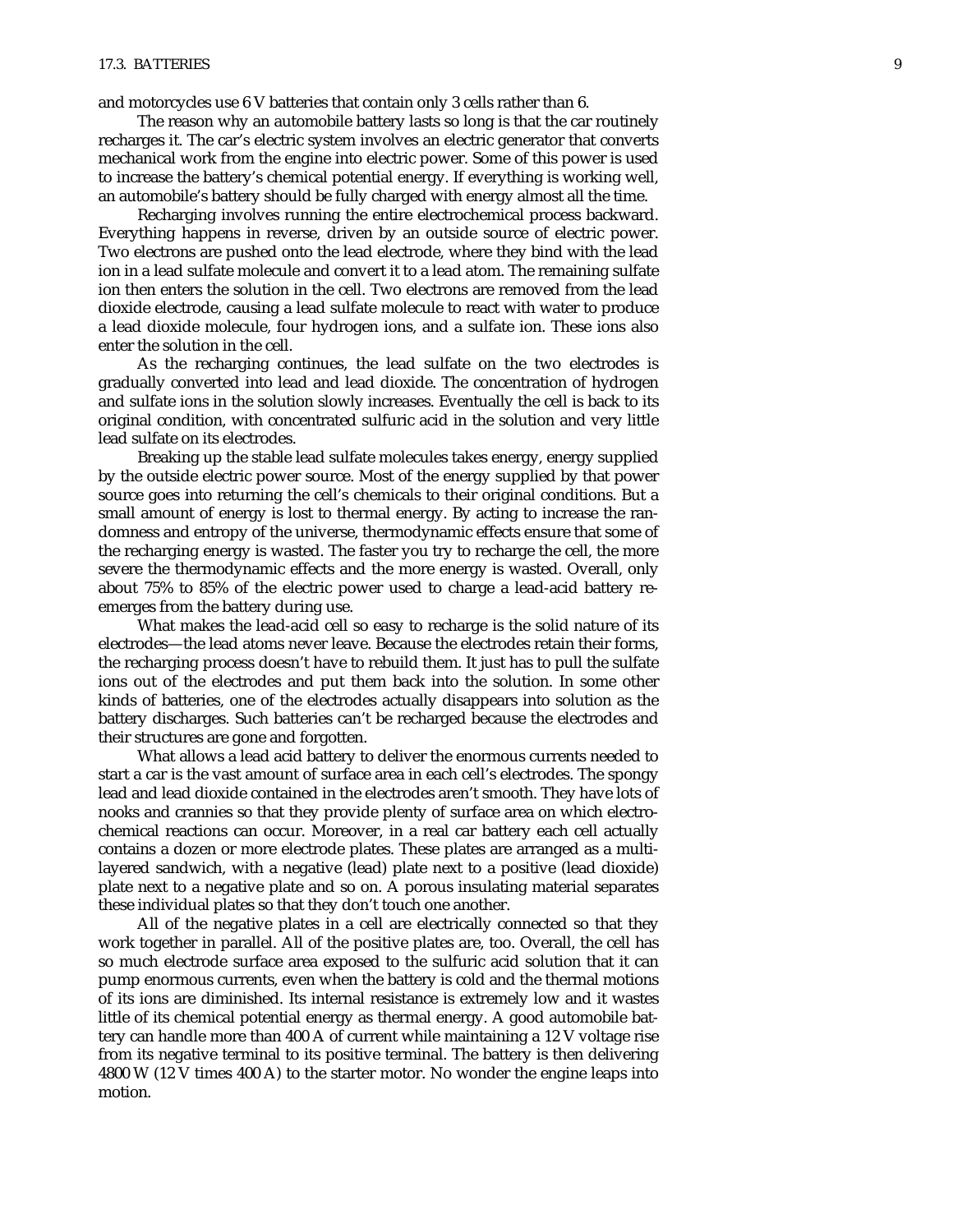Of course, lead-acid batteries don't last forever. The charging and discharging cycles slowly damage the electrodes, which may eventually touch one another or fall to the bottom of the container. There is also the problem of electrolyzing water molecules in the solution, creating hydrogen and oxygen gases and depleting the liquid in the battery. This electrolysis usually occurs when charging the battery. Because of electrolysis, most lead-acid batteries need additional water periodically. "Maintenance-free" batteries include calcium in their electrodes. The calcium significantly reduces the electrolysis during charging and slows the loss of water.

#### **CHECK YOUR UNDERSTANDING #3: Caustic Stuff**

Which is more dangerous to your skin: the electrolyte in a fully charged lead-acid battery or that in a completely discharged battery?

### **Carbon-Zinc and Alkaline Batteries**

However, liquid-filled batteries are impractical in many applications. Instead, most common household batteries are based on "dry cells." These cells may still contain water, but it's as a paste rather than a liquid. The most common dry cells, and the ones we'll examine, are carbon-zinc cells, alkaline cells, nickel-cadmium, and lithium cells.

There are actually two different types of carbon-zinc cells—one that contains ammonium chloride and one that contains zinc chloride. For many years, high purity chemicals were expensive and commercial carbon-zinc cells employed the ammonium chloride system. This system is so tolerant of impurities that ore grade chemicals right out of mines could be used to build batteries.

But these low-quality batteries didn't store much energy for their sizes and weights. They also tended to leak liquid electrolytes when their chemicals were used up, frequently damaging equipment. In recently years, purity control has improved so that most "heavy duty" batteries now use the zinc chloride system. This system packs more stored energy into the same size and weight as the ammonium chloride one and it's much less susceptible to leaking. However, higher purity chemicals are required to keep the electrochemical reactions proceeding properly. It's this zinc chloride system that we'll consider.

In the zinc chloride carbon-zinc cell (Fig. 17.3.6), a cylindrical carbon electrode is surrounded first by a layer of manganese dioxide  $(MnO<sub>a</sub>)$  paste, then by a

![](_page_9_Figure_9.jpeg)

zinc battery, two manganese dioxide molecules (MnO<sub>2</sub>) pick up two electrons from the carbon electrode and react with a zinc ions  $(Zn^{+})$  to form a molecule of zinc/manganese  $\alpha$ ide (ZnO·Mn<sub>2</sub>O<sub>3</sub>). The number of positive charges in the pastes decreases by 2, so a zinc atom (Zn) can give up two electrons to the zinc electrode to become a zinc ion  $(Zn^{+})$ . The two electrons flow through the wires and light bulb to the carbon electrode.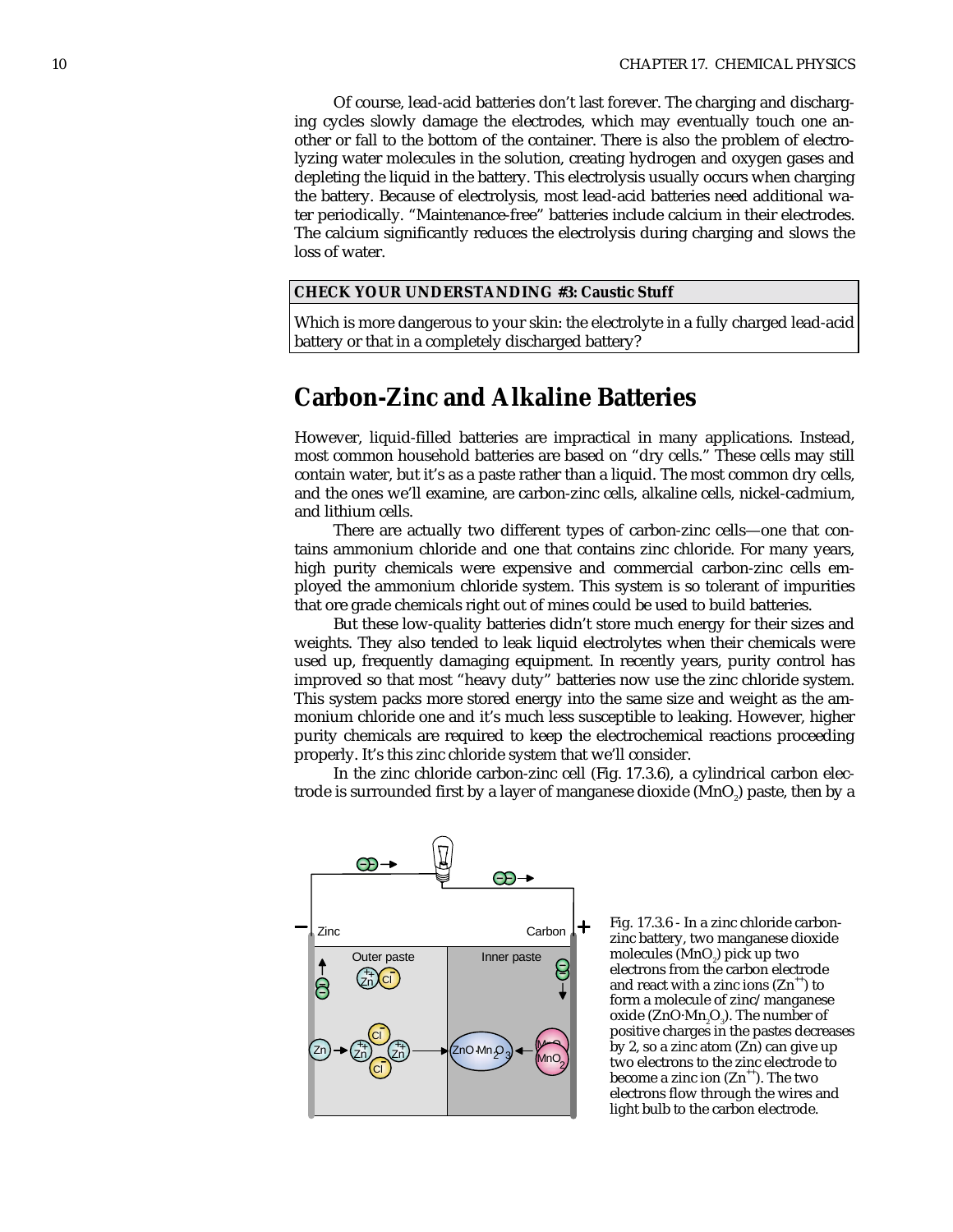layer of zinc chloride (ZnCl 2) paste, and then by a cup-shaped zinc electrode. The pastes contain water, so the zinc chloride dissociates into zinc ions  $(Zn^{+})$  and chlorine ions (Cl – ).

The cell derives its energy from manganese dioxide 's tendency to get rid of some of its oxygen atoms and in zinc 's tendency to become ions. There are actually a number of different reactions that occur in the battery, but all of them pump electrons from the carbon electrode to the zinc electrode. We 'll look at only one of the simpler reactions.

In this reaction, two manganese dioxide molecules (MnO $_{\textrm{\tiny{\it{2}}}}$ ) in the cell's inner paste pick up two electrons from the chemically inert carbon electrode. These molecules then react with a zinc ion  $(Zn^{+})$  to form a complicated zinc/manganese oxide molecule (ZnO·Mn<sub>2</sub>O<sub>3</sub>). With the loss of two positive charges from the pastes, it becomes possible for a zinc atom (Zn) to give up two electrons and become a zinc ion  $(Zn^{+})$ , dissolved in the pastes. The two electrons travel through the wires and light bulb to the carbon electrode, where they cause the process to repeat.

There is also another important reaction, not shown in Fig 17.3.6, in which the zinc and zinc chloride react with water to produce solid zinc oxychloride  $(ZnCl<sub>2</sub>·4Zn(OH)<sub>2</sub>·H<sub>2</sub>O)$ . This latter reaction is important because it uses up the water in the cell. When the cell finally runs out of chemical potential energy, it also runs out of water and is unlikely to leak in your flashlight.

The natural voltage of a carbon-zinc cell is about 1.5 V but it has a substantial internal resistance. It can't pump many electrons per second, particularly when it is cold, and thus is not very efficient in high current applications. Furthermore, it's not rechargeable. The zinc electrode slowly goes into solution in the pastes and can 't be rebuilt by running current backward through the cell. Still, carbon-zinc batteries have been around for a long time and continue to be the cheapest batteries for many situations.

Alkaline batteries employ a somewhat more sophisticated electrochemical cell. Alkaline batteries look the same as carbon zinc batteries on the outside, but their electrochemistry is somewhat different (Fig. 17.3.7). To begin with, an alkaline battery is inside out, compared to a carbon-zinc battery. The alkaline battery's carbon and manganese dioxide positive electrode is on the outside and a powdered zinc electrode is at the center of the cell. The other main difference is that only one paste is used, consisting of potassium hydroxide (KOH) and water. The potassium hydroxide dissociates into potassium ions  $(K^+)$  and hydroxyl ions (OH – ). The large abundance of hydroxyl ions in the paste makes it alkaline.

The powdered zinc electrode at the center of the battery provides a large amount of surface area and increases the number of electrons this cell can pump

![](_page_10_Figure_8.jpeg)

Fig. 17.3.7 - The electrochemical reactions in an alkaline battery are very similar to those in a zinc chloride carbon-zinc battery, except that the negative ions in the electrolyte paste are potassium ions (K + ), accompanied by hydroxyl ions (OH – ). The powdered zinc electrode at the center of the battery provides the large surface area needed for high-current applications.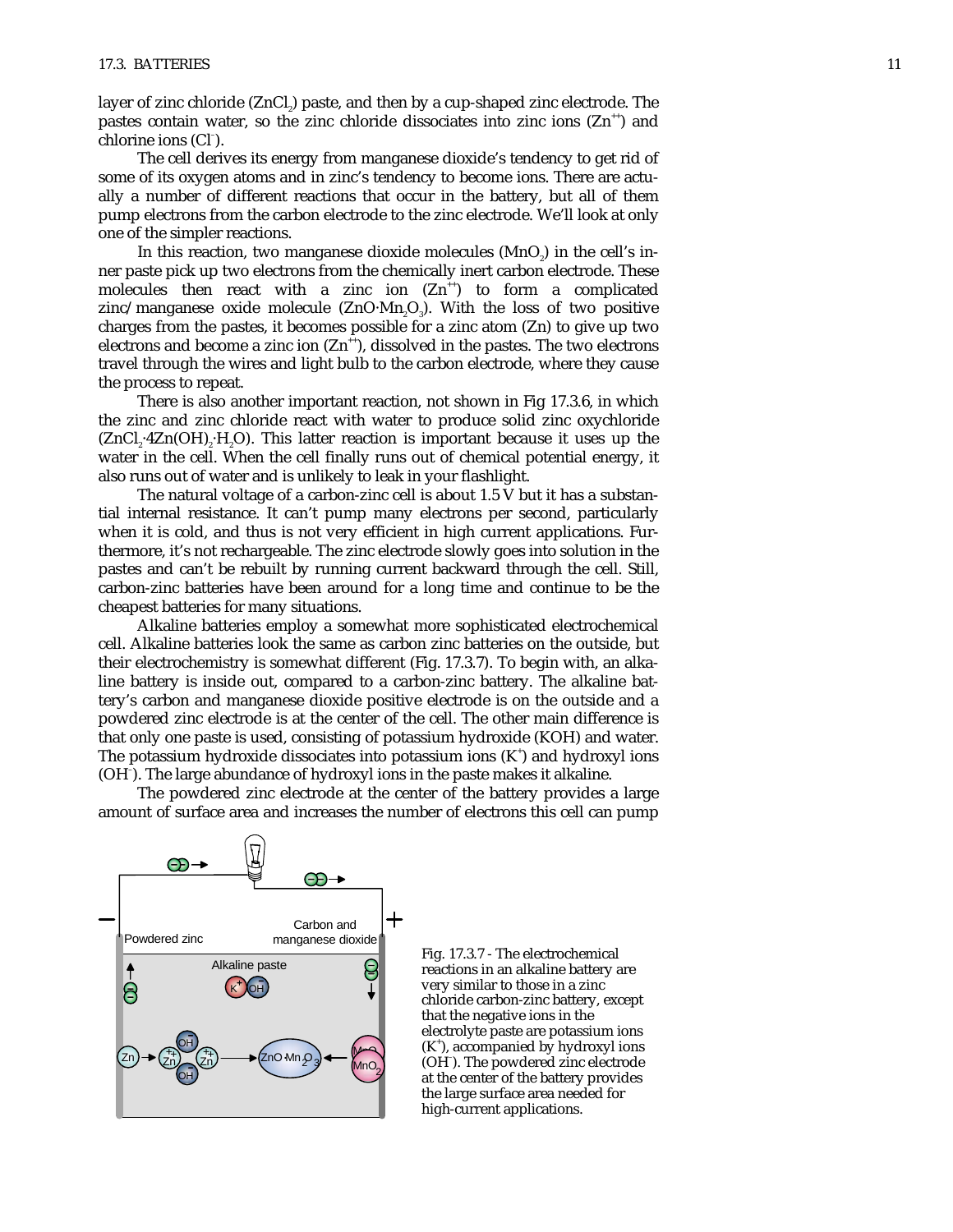each second. Since the alkaline cell has a low internal resistance, it's very efficient at converting its chemical potential energy into usable electric energy. Like the zinc chloride carbon zinc battery, the alkaline battery uses up its water in a secondary reaction and rarely leaks as it ages.

Unfortunately, alkaline cells are very sensitive to contamination. The powdered zinc electrodes can corrode easily and the chemicals in the cell must be extremely pure. (For another example of electrochemical corrosion, see ❐.) One way to make the zinc electrode more corrosion resistant and also keep the powder electrically connected is to alloy it with a few tenths of a percent of mercury metal. The resulting alloy powder works better that pure zinc but mercury is toxic and a dangerous pollutant. For environmental reasons, it is gradually being phased out of alkaline batteries.

There are two special variations on the alkaline cell: the mercury oxide/zinc cell and silver oxide/zinc cell. Both of these cells are very similar to the standard alkaline cell shown in Fig. 17.3.7 except that the carbon and manganese dioxide (MnO<sub>2</sub>) electrode is replaced by a mercuric oxide (HgO) electrode or silver oxide (AgO) electrode.

Because oxygen has a very high electronegativity, the oxygen atoms in these oxide molecules have all but removed two electrons from the mercury or silver atom. However, mercury and silver also have relatively high electronegativities and seek out electrons. A mercuric oxide or silver oxide molecule can accept two electrons from the positive terminal of the battery and transfer its oxygen atom to a zinc ion  $(Zn^{+})$  to form zinc oxide  $(ZnO)$  and a mercury (Hg) or silver atom (Ag). The missing zinc ion is replaced when a zinc atom gives up two electrons to the zinc electrode.

The electrochemical reactions in mercury and silver oxide batteries are simple and convert solids into solids. The concentrations of ions in the cells' electrolytes don't change so thermodynamic effects don't alter the batteries' voltages with use. A mercury battery's natural voltage is 1.35 V while that of a silver oxide battery is 1.50 V. In contrast to carbon-zinc and alkaline batteries, which lose their voltage with age, mercury and silver oxide batteries maintain their natural voltages until they are essentially exhausted. This steady voltage makes them well suited to use in watches, hearing aids, and cardiac pacemakers.

While all of these dry cells have voltages of between 1.35 and 1.50 V, many of the batteries that are based on them have higher voltages. These high-voltage commercial batteries simply contain several individual cells connected in series. The common 9 V batteries used in many electronic devices actually contain six tiny carbon-zinc or alkaline cells, stacked on top of one another. Since these cells are small, they can't transfer as many electrons before running out of chemical potential energy. However, since all of the cells work together, they give each electron six times the energy of an individual cell. So these multi-cell batteries pump fewer electrons while giving each electron more energy.

#### **CHECK YOUR UNDERSTANDING #4: Cheaper Isn't Always Better**

A battery company decides to save money by halving the amount of powdered zinc it puts in its alkaline batteries. Before the change, one of its batteries could deliver a current of 1 A for 2 hours. How long will one of the new batteries be able to deliver a 1 A current?

### **Other Batteries**

Two other important batteries are nickel-cadmium rechargeable batteries and lithium batteries. Nickel-cadmium batteries are based on the nickel atom's flexi-

❐ Water drops rust iron through an electrochemical reaction with the air. Gaseous oxygen molecules at the edge of a water drop pick up electrons from the iron and react with water to form hydroxyl ions (OH<sup>-</sup>). These ions in the water cause iron atoms near the center of the drop to give up two electrons and enter the drop as iron ions  $(Fe^{+t})$ . Iron hydroxide molecules form and settle on the surface as rust. The electrons flow through the iron to the edge of the drop, where they cause the process to repeat.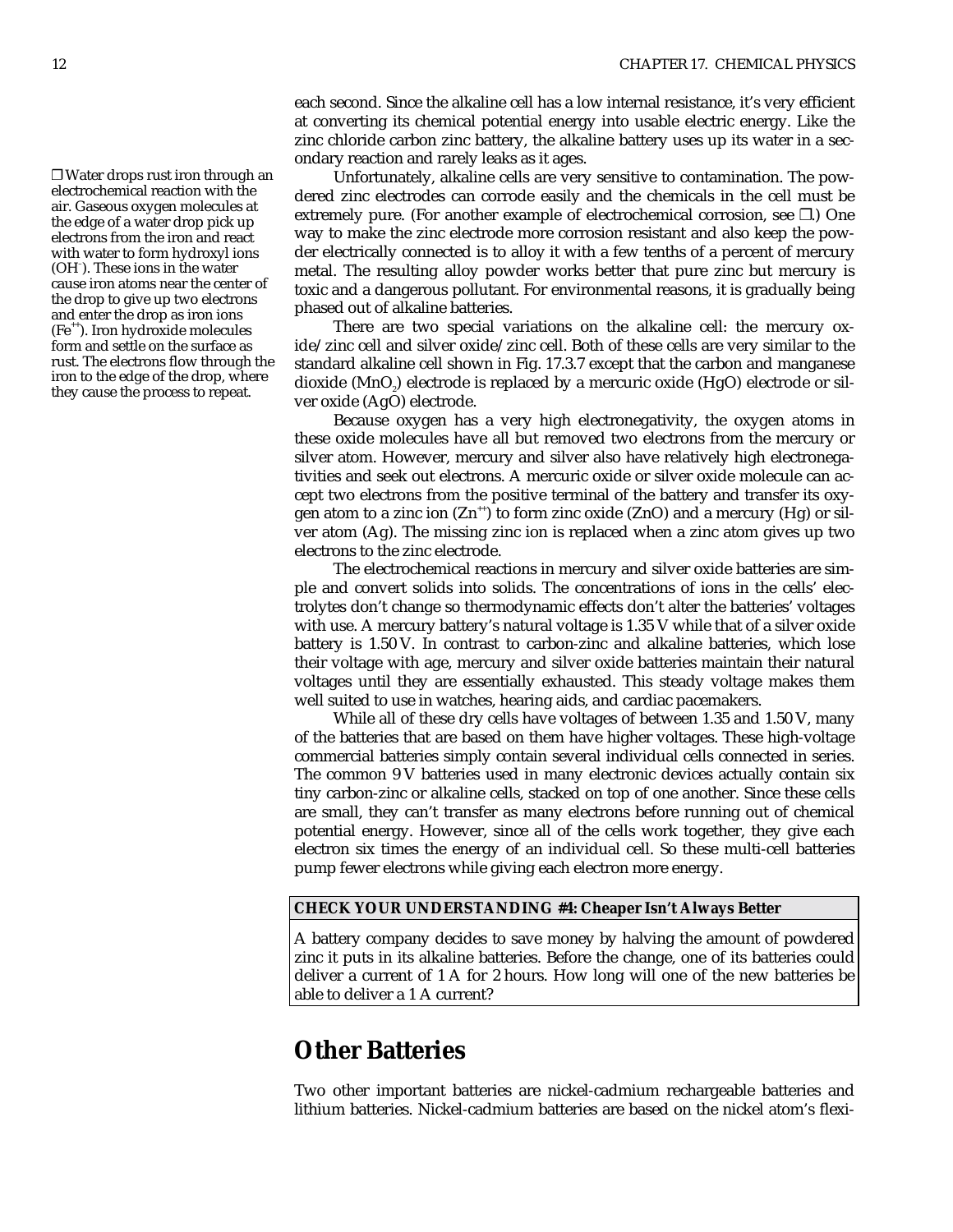![](_page_12_Figure_1.jpeg)

Fig. 17.3.8 - In a nickelcadmium battery, trivalent nickel hydroxide (NiOOH) reacts with water  $(H_2^0)$  and an electron to form divalent nickel hydroxide (Ni(OH) 2 ) and a hydroxyl ion (OH<sup>-</sup>). When two new hydroxyl ions have formed, a cadmium atom (Cd) gives up two electrons to the cadmium electrode and reacts with the hydroxyl ions to form cadmium hydroxide  $(Cd(OH)_2)$ .

bility in forming bonds with other atoms. It can form stable molecules when sharing either two or three of its electrons with other atoms. This flexibility is also found in a number of other atoms, including the manganese atoms that appeared in the carbon-zinc and alkaline cells.

A nickel atom can share three of its valence electrons by join with an oxygen atom (O) and a hydroxyl radical (OH). It then forms trivalent nickel hydroxide (NiOOH). Here the nickel atoms shares two electrons with the oxygen atom and one electron with the hydroxyl radical (OH). A nickel atom can also share two of its valence electrons by joining with two hydroxyl radicals (OH). It then forms divalent nickel hydroxide (Ni(OH) 2). The difference between these two nickel hydroxides is one hydrogen atom.

In a nickel-cadmium battery (Fig. 17.3.8), solid trivalent nickel hydroxide (NiOOH) picks up an electron from the battery 's positive terminal and reacts with a water molecule (H<sub>2</sub>O) to form solid divalent nickel hydroxide (Ni(OH)<sub>2</sub>) and a hydroxyl ion (OH). When two of these reactions occur, they form two hydroxyl ions. The presence of two extra negative charges in the alkaline electrolyte causes a cadmium atom (Cd) to give up two electrons to the battery 's negative terminal and form solid cadmium hydroxide (Cd(OH) 2). As usual, the two electrons flow out through the wires and light bulb, soon arriving at the positive nickel hydroxide electrode.

Oxygen atoms and hydroxyl radicals don 't share electrons fairly with nickel or cadmium atoms. They pull the electrons so hard that they leave the nickel and cadmium atoms nearly ionic. But nickel has a higher electronegativity than cadmium. The nickel-cadmium battery's energy comes from a transfer of electrons from cadmium atoms to nickel atoms. As the battery pumps two electrons from its positive terminal to its negative terminal, a cadmium atom gives up two electrons and two nickel atoms get back one electron each. This electrochemical reaction releases enough chemical potential energy to give the cell a natural voltage of about 1.2 V.

What makes nickel-cadmium batteries interesting is that they can be recharged many times. If you push electrons onto the cadmium electrode and pull them off the trivalent nickel hydroxide electrode, you can make the electrochemical reactions run backward. The electrodes both remain solid during charging and discharging. As you use the battery, its positive electrode goes from trivalent nickel hydroxide to divalent nickel hydroxide and its negative electrode goes from cadmium metal to cadmium hydroxide. As you charge the battery, the re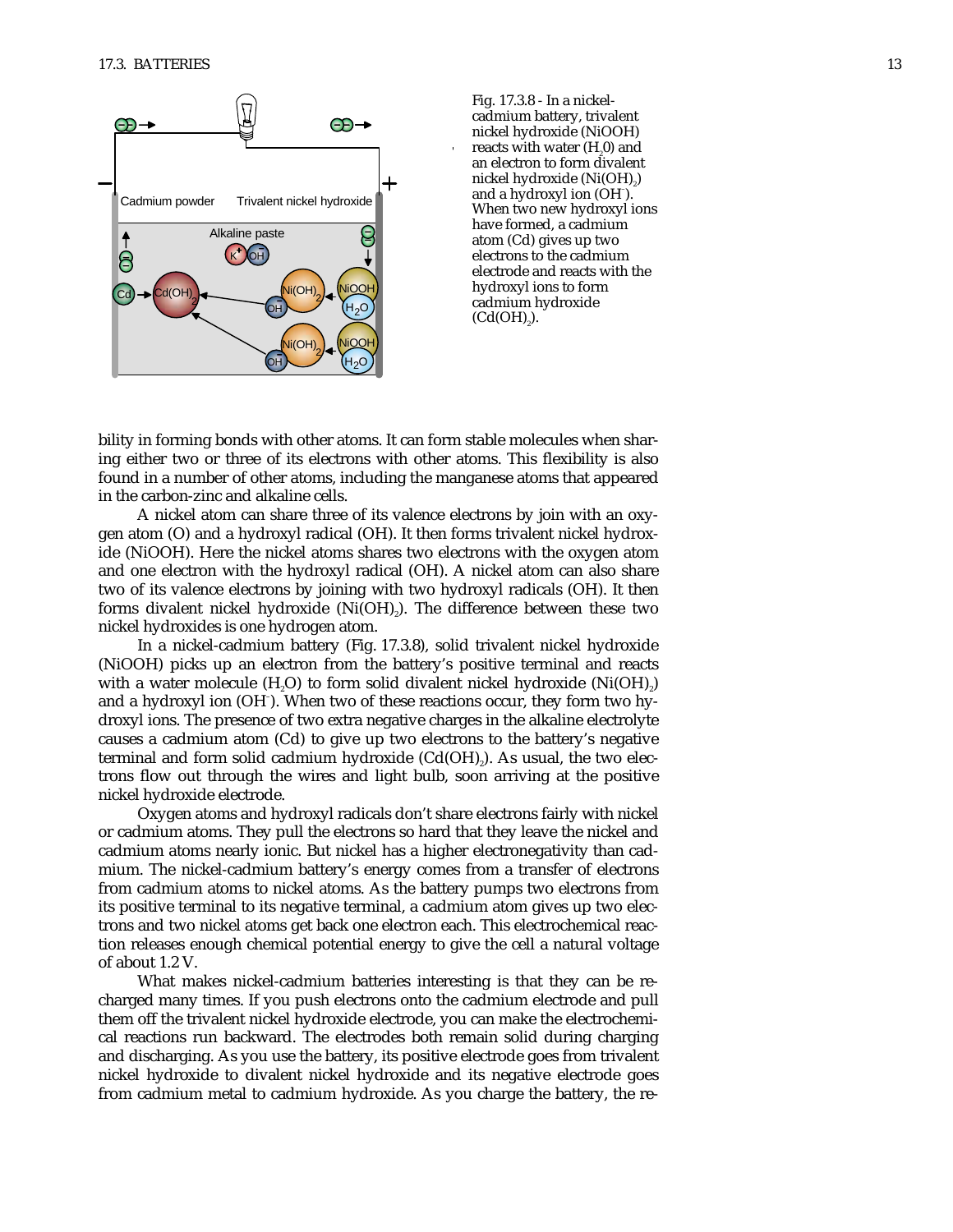verse occurs. Since the electrodes remain solid, they keep their shapes and the battery can be charged and discharged many times before failing.

To give nickel cadmium batteries a low internal resistance and allow them to pump large currents, they are often built in a jelly-roll design. A long strip of insulating material is covered first with a thin layer of trivalent nickel hydroxide powder (the positive electrode), then with a thin porous separator soaked in a potassium hydroxide electrolyte, and then with a thin layer of cadmium metal powder (the negative electrode). This sandwich is rolled up around a cylindrical core to form a much larger cylinder. The cylinder is inserted into the battery housing, along with wires that attach the two electrodes to the battery's terminals and valves to prevent gases created by the cell during charging from bursting the sides of the battery.

However nickel-cadmium batteries aren't perfect. They produce only about 1.2 V, rather than the 1.5 V produced by carbon-zinc and alkaline batteries and some equipment doesn't operate well on this reduced voltage. Moreover, nickelcadmium work best when their electrodes are finely divided powders. Unfortunately, these powders sometimes change their characteristics with use. If you only partially discharge a nickel cadmium battery and then recharge it, you can cause some of the cadmium metal/cadmium hydroxide powder particles to grow in size. If you repeat this partial discharge cycle several times, some of the particles can become quite large.

These large particles are associated with a phenomenon called "memory," where the battery suddenly loses electric efficiency when it's discharged past the point where it has usually been recharged. At that point, all of the small cadmium particles have been used up and only the less efficient large particles are left. Memory can usually be remedied by fully discharging the battery before recharging it. Presumably this deep cycling breaks up the large particles and improves the battery's overall efficiency.

The other drawback to nickel-cadmium batteries is cadmium's toxicity. Nickel-cadmium batteries should be returned for recycling rather than being discarded. In recent years, manufacturers have begun using materials other than cadmium for the negative electrodes in their rechargeable nickel batteries.

Lithium batteries derive their energy from lithium metal's extremely low electronegativity. It gives up an electron so easily that it reacts violently with many chemicals. It reacts strongly with water so lithium batteries use various organic solvents and lithium salts rather than water-based electrolytes.

The structure of a lithium battery is similar to those we've already examined. The negative electrode is lithium metal and the positive electrode is one of a number of salts or plastics that undergo electrochemical reactions with lithium atoms. Electrons cause those salts or plastics to release negatively charged ions that then react with the lithium metal to form lithium salts. During the latter reactions, the lithium atoms give up electrons to become lithium ions. Overall, electrons are pumped from the positive terminal to the negative terminal.

Lithium's high reactivity is accompanied by a large chemical potential energy. Lithium batteries have natural voltages of more than 2.50 V. Lithium is also one of the lightest elements, with a very light nucleus at the center of each atom, so lithium batteries pack a great deal of chemical potential energy into a very light package. They are thus ideal for watches and cameras, where reducing weight is important. (For an interesting alternative to normal batteries, see ❐.)

peculiar type of battery in which the active chemicals at the positive and negative electrodes are gases. The most basic fuel cell uses electrolysis in reverse. Oxygen gas arrives at the cell's positive terminal and hydrogen gas at the negative terminal. Electrochemical reactions, assisted by platinum and other catalysts, convert these gases into water. In the process, electrons are pumped from the cell's positive terminal to its negative terminal.

❐ Spacecraft often use fuel cells, a

### **CHECK YOUR UNDERSTANDING #5: Don't Go Away, We'll Be Right Back**

Why is it so important for nickel-cadmium batteries that nickel hydroxide and cadmium hydroxide not be soluble in water?